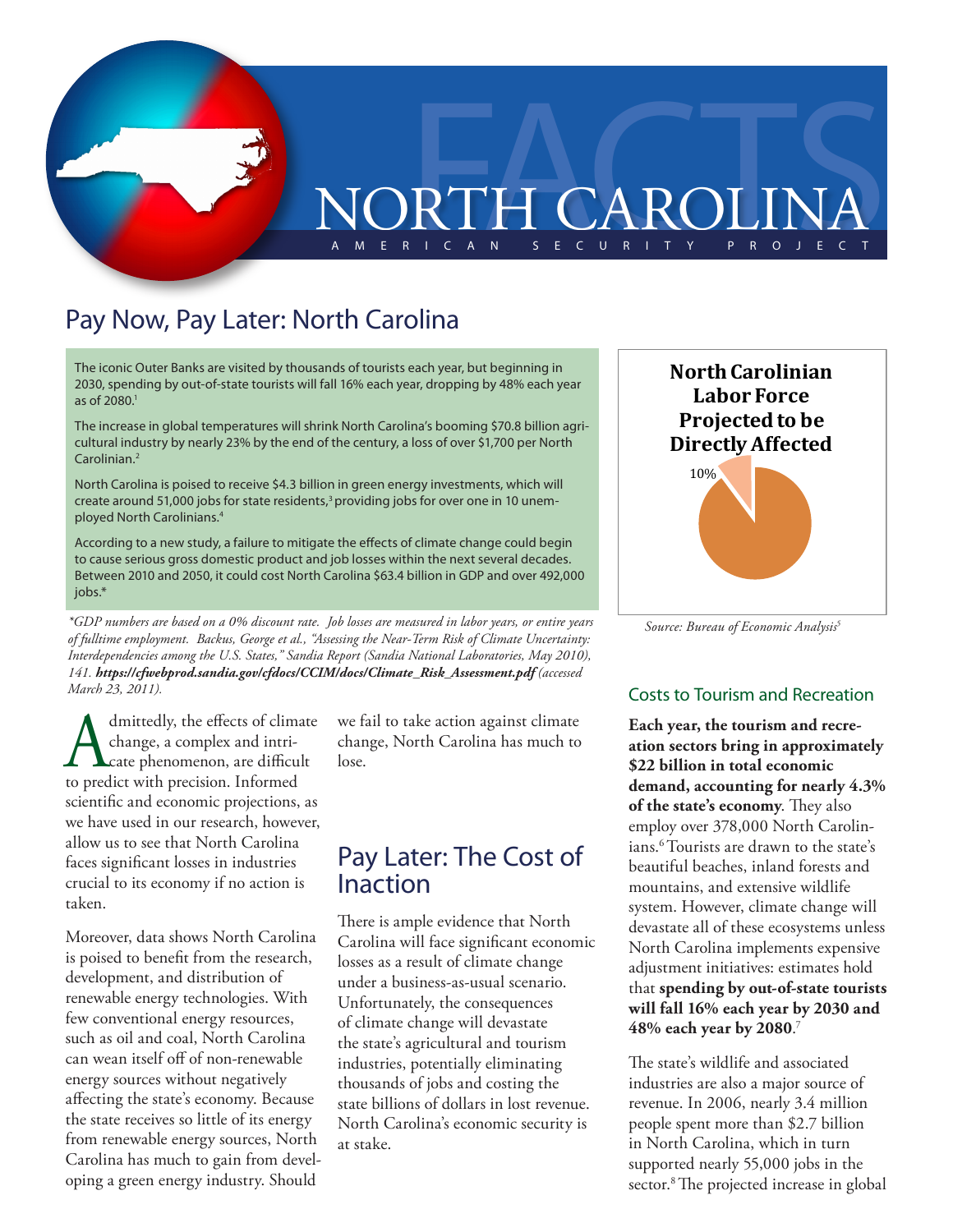temperatures will endanger animal habitats, resulting in a loss of tourism dollars.

Like those of other coastal states, North Carolina's beaches will be severely affected by rising sea levels, which are projected to rise significantly—between 199 and 32 inches by the end of the century. Losses related to the southernmost beaches alone will reach an estimated \$93 million annually by 2030 and \$223 million a year by 2080.<sup>10</sup> Furthermore, **given a high-emissions scenario, roughly \$4 billion (11%) of the current property value—over 12,800 homes and businesses—is estimated to be at risk by 2080.**<sup>11</sup> **"A sea-level rise of less than 14 inches would inundate about 770 square miles of the North Carolina coast, an area nearly the size of Great Smoky Mountains National Park**.**"**12 Protecting the shores from flooding will prove to be an expensive undertaking.13 Official estimates place the cost of developing a sea wall or bulkhead along the coast at \$1.89 billion.14

The state's skiing industry generated \$23 million in revenue in 2002- 2003. Over the same period, this sector indirectly contributed \$120 million to local businesses while employing 100,000 North Carolinians. According to environmental models, the rise in global temperatures threatens to cut the number of skiing days every year, thus reducing profits

and time on the slopes.15

### Costs to Agriculture and Farming

Climate change threatens to devastate the state's agricultural and farming industries, leaving North Carolinians desperate to recover lost revenue. **North Carolina's agricul-** **tural industry is responsible for producing \$70 billion—18% of the state's income—and employs 17% of the workforce**. 16 More than 25% of the state's 31 million acres has been converted to farmland. North Carolina is the nation's largest producer of tobacco and sweet potatoes, and its \$2 billion hogging industry is the 2nd largest in the nation.17

**Agricultural profits for the state are estimated to drop 22.6% due to erratic precipitation, increased global temperatures, and pests, such as the beetle outbreak in 2001 that cost nearly \$1 billion in lumber yields and an additional \$723 million in indirect costs**. Damage could increase seven-fold as temperatures rise.18 Furthermore, heat stress threatens the livestock sector. Already, the state's poultry industry loses over \$2.6 million a year, and the hogging industry—worth \$2 billion in 2006 risks losing 10% of its yields with a temperature increase of 9°F. In fact, the entire livestock industry in the Appalachian region is projected to lose 10% of its yields given such a change.<sup>19</sup>

Furthermore, the rise in global temperatures may make North Carolina's climate inhospitable for the crops it currently produces. Climate change will increase the state's susceptibility to drought, floods, and reduced rainfall—all of which can devastate the state's forestry and agricultural sectors. **Between 1996 and 2006, 14 tropical storms and hurricanes caused over \$2.4 billion of damage to the state's agricultural industry**. 20 The state's 2002 drought cost the industry \$398 million and affected over 4,300 jobs.<sup>21</sup>

#### Costs at Home

Climate change will increase the frequency and severity of the tropical storms and hurricanes that devastate the state every year. **Interruption to businesses is projected to cost \$34 million in lost economic output per storm by 2030 and \$157 million with each storm by 2080 in New Hanover, Dare, Carteret, and Bertie counties alone**. 22

The rise in global temperatures will also increase the frequency and severity of droughts in a state that recently experienced the worst droughts in its history. Aside from the \$398 million



**Estimated Costs of Hurricane Isabel Compared to Readjustment Projects**

*Sources: Leutze; National Hurricane Center; Center for Integrative Environmental Research, University of Maryland.23*

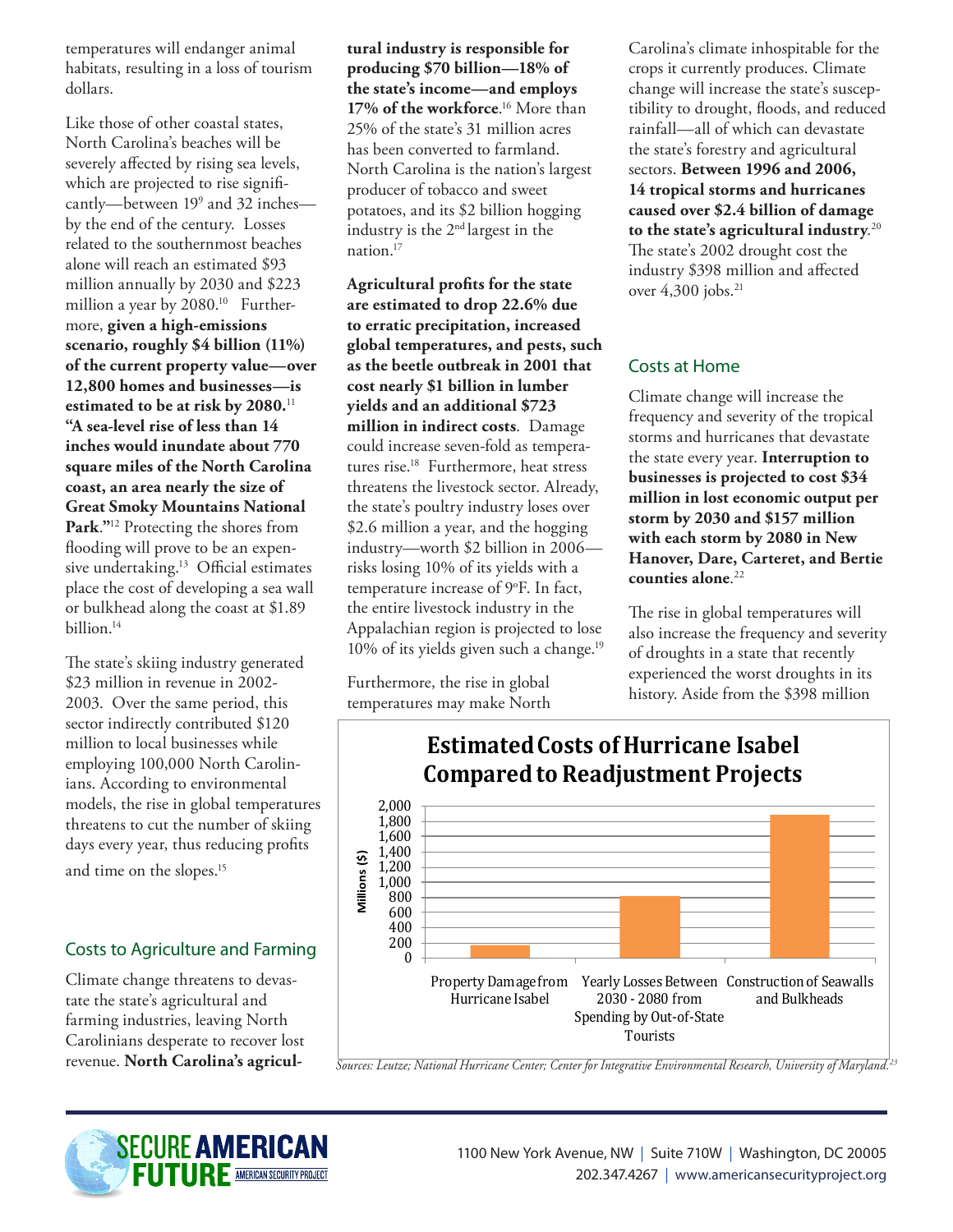in direct agricultural costs, the state's 2002 drought caused an estimated additional \$233 million worth of damages to the state's non-agricultural industries.<sup>24</sup> During the 2007 drought, 340 public water systems, representing 53% of the state's total capacity, called for approximately 5 million residents to subsequently restrict their water use.<sup>25</sup>

## Pay Now: The Benefits of Taking Action

**As a state without the capacity to produce conventional energy**, 26 **North Carolina can develop green energy technolo-**

**gies without making any cuts to its non-renewable energy sector**. Furthermore, there is ample evidence that the state will benefit by investing in a green-energy industry. The McCain-Lieberman Climate Stewardship Act of 2003 (voted down by the Senate) was predicted to generate 15,000 more jobs in its first 10 years—and a further 24,000 in its first 20 years—than would a business-as-usual economy.27

The state's booming green energy industry currently employs almost 17,000 Tar Heels. Between 1998 and 2007, the industry grew 15.3%, considerably faster than the rest of the state economy. Venture capitalists invested nearly \$83 million in North Carolina's clean energy businesses between 2006 and 2008.28

Because it depends on imported non-renewable energy sources for the majority of its energy needs, North Carolina can greatly benefit by developing a renewable energy industry. Although it is one of the nation's top manufacturing states, it has been most affected by outsourcing—an estimated one in five factory jobs, 165,000 total, have been lost. In Robeson County alone, 10,000 of 18,000 manufacturing jobs were lost over a ten-year period.<sup>29</sup> By developing a green energy industry, North Carolina can create approximately 10,964 and 11,062 new jobs in the manufacturing of wind power and solar power components, respectively.<sup>30</sup> The North Carolina Sustainable Energy Association estimates that the state's fledgling renewable energy and energy efficiency industries already create \$3.5 billion in annual revenue.<sup>31</sup>

**If harnessed correctly, North Carolina's skilled manufacturing** 

**sector can help power the whole state. The state's entire electricity** 

**demand can be met—and surpassed—by employing its offshore wind capacity, according to the National Renewable Energy Laboratory**. 32

# Conclusion

North Carolina must consider action on climate change not just in terms of cost, but also in terms of opportunities. If we give North Carolina's population, businesses, and investors clear and consistent signals by properly offering initiatives and cultivating demand, investment and innovation in renewable technologies will follow.

**North Carolinians will have to pay for the effects of climate change**. The only remaining question is whether they will pay now, or pay later and run the risk of paying significantly more.



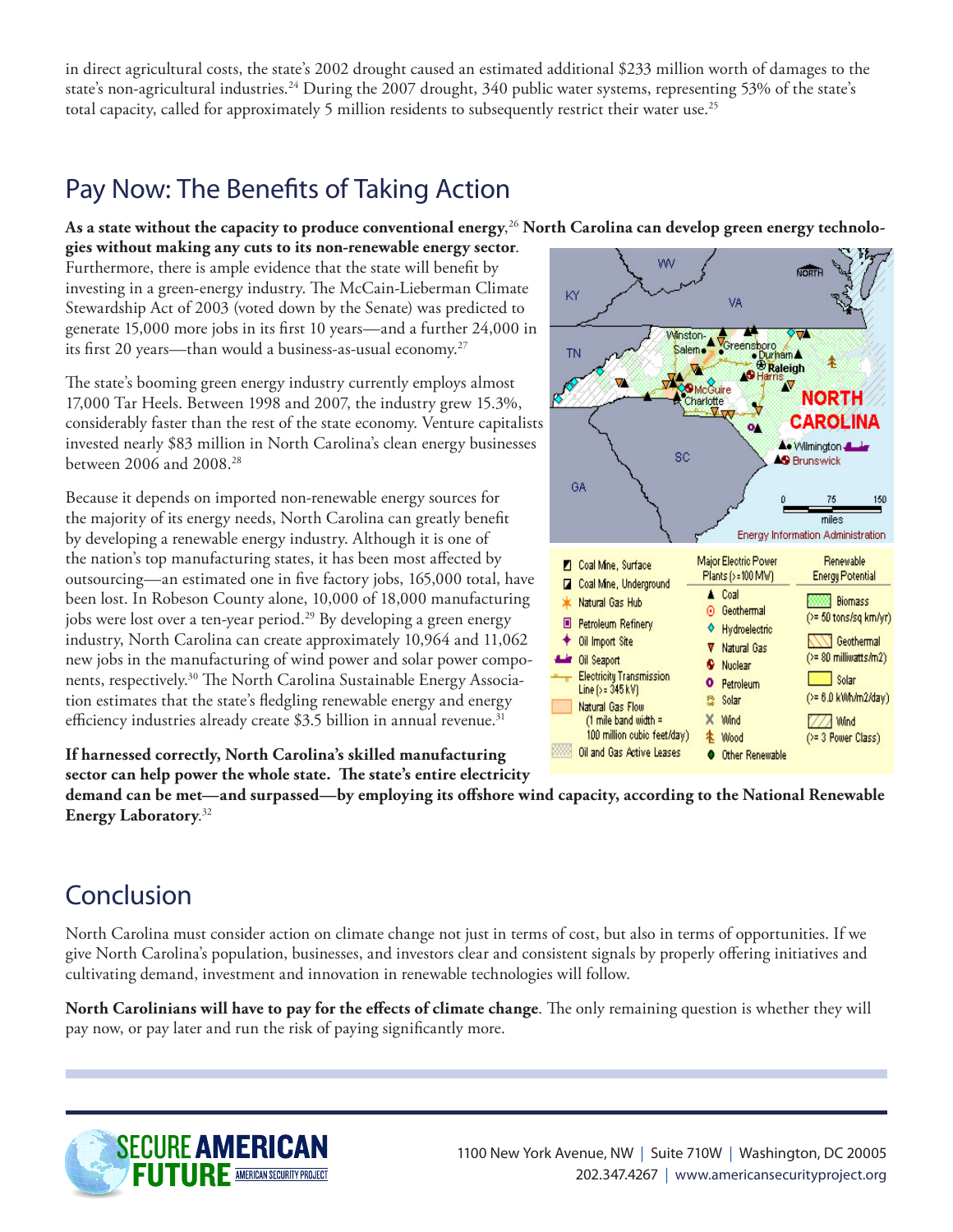#### (Endnotes)

- 1 Jim Leutze, *Combating Rising Sea Levels*, September 2007. **http://www.metronc.com/article/?id=1407** (accessed June 20, 2010); Based on 2009 population estimates (9.4 million). U.S. Energy Information Administration, *State Energy Profiles: North Carolina*, September 23, 2010. **http://www.eia.doe.gov/state/state\_energy\_profiles.cfm?sid=NC** (accessed September 27, 2010).
- 2 Center for Integrative Environmental Research, University of Maryland, *Economic Impacts of Climate Change on North Carolina*, September 1, 2008, 10. **http://www.cier.umd.edu/climateadaptation/North%20Carolina%20Economic%20Impacts%20 of%20Climate%20Change%20Full%20Report.pdf** (accessed September 9, 2010).
- 3 Robert Pollin, James Heint and Heidi Garrett-Peltier, *Clean-Energy Investments Create Jobs in North Carolina*, September 1, 2009. **http://images2.americanprogress.org/CAP/2009/06/factsheets/peri\_nc.pdf** (accessed June 27, 2010).
- 4 Based on North Carolina's August 2010 unemployment rate. Bureau of Labor Statistics, *Economy at a Glance: North Carolina*, September 23, 2010. **http://www.bls.gov/eag/eag.nc.htm** (accessed September 27, 2010).
- 5 Based on 2009 labor force and includes those employed in the agriculture, forestry, and tourism sectors. Bureau of Economic Analysis, *SA25N Total full-time and part-time employment by NAICS industry 1/ -- North Carolina*, March 23, 2011. **http://bea.gov/ regional/spi/default.cfm?selTable=SA25N&selSeries=NAICS** (accessed April 13,2011).
- 6 Office of the Governor, *North Carolina Celebrates Tourism's Economic Impact with Travel and Tourism Day May 18*, May 17, 2010. **http://www.governor.state.nc.us/NewsItems/PressReleaseDetail.aspx?newsItemID=1120** (accessed June 10, 2010).
- 7 Leutze.
- 8 National Conference of State Legislatures, *Assessing the Costs of Climate Change to North Carolina*, April 1, 2009, 3. **http://www.ncsl. org/Portals/1/documents/environ/ClimateChangeNC.pdf** (accessed September 9, 2010).
- 9 Environmental Defense Fund, *Understanding Global Warming for North Carolina*, 2005, 11. **http://www.edf.org/documents/3053\_ NCClimateReport.pdf** (accessed June 25, 2010).
- 10 National Commission on Energy Policy, v.
- 11 Numbers include properties in New Hanover, Dare, Carteret, and Bertie. National Commission on Energy Policy, *Measuring the Impacts of Climate Change on North Carolina Coastal Resources*, March 15, 2007, 23. **http://econ.appstate.edu/climate/ NC-NCEP%20final%20report.031507.pdf** (accessed June 26, 2010).
- 12 Environmental Defense Fund, Understanding Global Warming for North Carolina, 11.
- 13 National Commission on Energy Policy, v.
- 14 Center for Integrative Environmental Research, University of Maryland, 10.
- 15 Ibid., 12.
- 16 National Hurricane Center, *Tropical Cyclone Report: Hurricane Isabel*, January 16, 2004. **http://www.nhc.noaa.gov/2003isabel. shtml** (accessed September 27, 2010).
- 17 Department of Agricultural and Consumer Service, North Carolina, *North Carolina Agriculture Overview*, April 28, 2010. **http:// www.agr.state.nc.us/stats/general/overview.htm** (accessed June 20, 2010).

18 Ibid.

- 19 Center for Integrative Environmental Research, University of Maryland, 11.
- 20 Ibid., 10.
- 21 National Conference of State Legislatures.
- 22 Center for Integrative Environmental Research, University of Maryland, 11.
- 23 Bipartisan Research Center, *Impacts of Global Warming on North Carolina's Coastal Economy*, June 21, 2007, 5. **http://www.bipartisanpolicy.org/sites/default/files/NC%20Climate\_0.pdf** (accessed September 9, 2010).

24 Center for Integrative Environmental Research, University of Maryland, 11.

25 Ibid., 12.